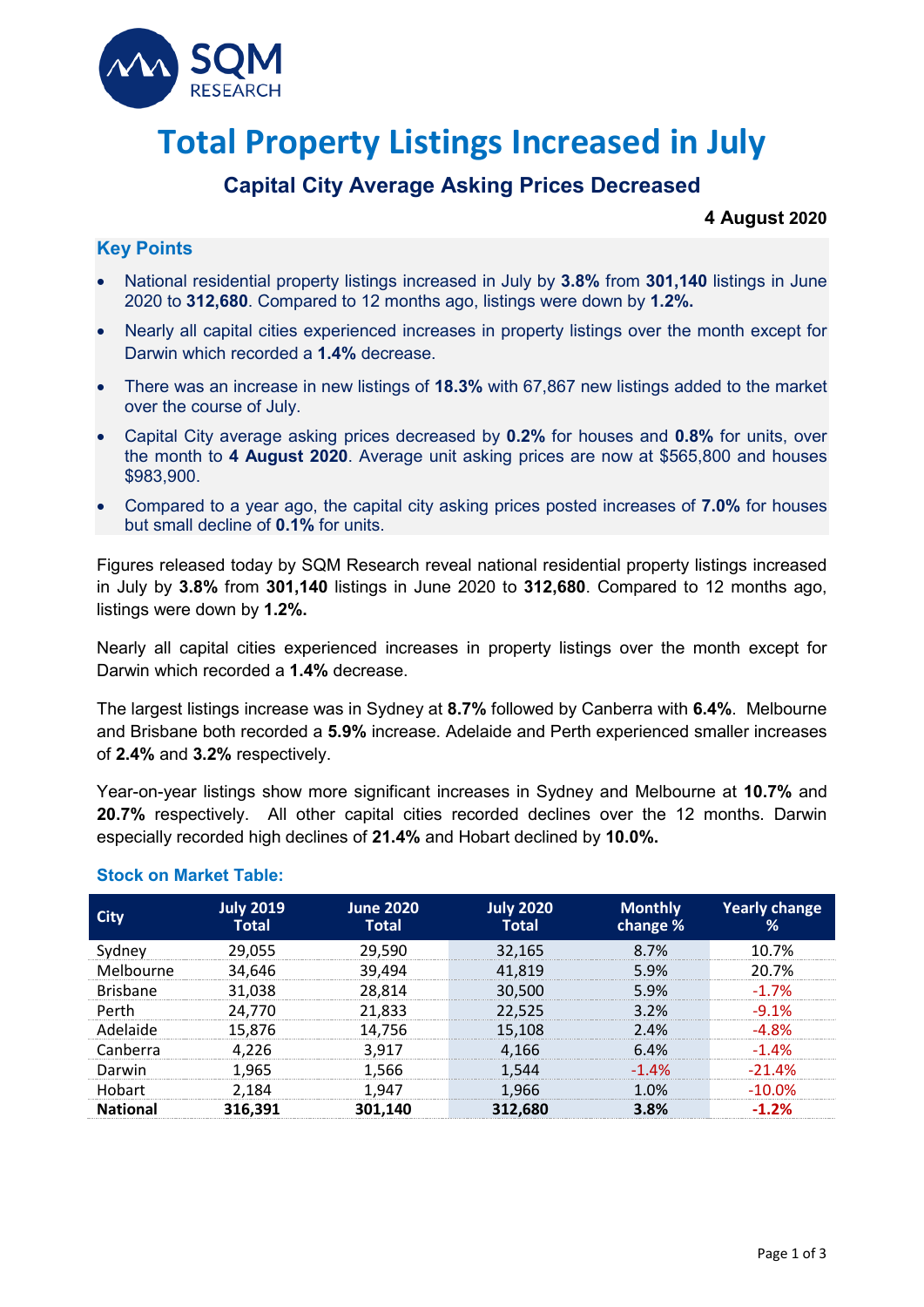

#### **Commentary**

Louis Christopher, Managing Director of SQM Research said, "It is somewhat abnormal to record a rise in listings during the winter months. Normally, falls are recorded. This could have been generated by the lifting in restrictions over May and June, enticing sellers to the market. The year on year results for Sydney and Melbourne tell the story with significant rises, particularly for Melbourne. Such a reading normally is associated with a weakening market and no question, this is what is occurring in our two largest cities. Dwelling prices are falling. Not crashing to date, per se. But in light of the unprecedented restrictions placed in Melbourne, our expectations are that more prices falls in can be expected in coming months. Outside the two capital cities, the market is more balanced and indeed we are seeing an increase in demand for housing across regional Australia."

#### **Days on Market Tables:**

| <b>July 2020</b> |           |            |            |             |            |                       |  |
|------------------|-----------|------------|------------|-------------|------------|-----------------------|--|
| <b>City</b>      | $30$ days | 30-60 days | 60-90 days | 90-180 days | > 180 days | <b>Total Listings</b> |  |
| Sydney           | 13,085    | 4,688      | 2,530      | 5.735       | 6.127      | 32.165                |  |
| <b>Melbourne</b> | 13.906    | 6,543      | 3.545      | 8.253       | 9,572      | 41.819                |  |
| <b>Brisbane</b>  | 8.193     | 5,057      | 3.079      | 6.137       | 8,034      | 30,500                |  |
| <b>Perth</b>     | 5.198     | 3,235      | 1.867      | 4.016       | 8,209      | 22.525                |  |
| Adelaide         | 3.998     | 2.207      | 1.352      | 2.824       | 4.727      | 15,108                |  |
| <b>Canberra</b>  | .628      | 448        | 318        | 675         | 1.097      | 4.166                 |  |
| <b>Darwin</b>    | 166       | 100        | 64         | 175         | 1.039      | 1.544                 |  |
| <b>Hobart</b>    | 517       | 193        | 155        | 384         | 717        | 1.966                 |  |
| <b>National</b>  | 67.867    | 33.217     | 21.307     | 53.075      | 137.214    | 312,680               |  |

| <b>June 2020</b> |                 |            |            |             |              |                       |  |
|------------------|-----------------|------------|------------|-------------|--------------|-----------------------|--|
| <b>City</b>      | $30$ days       | 30-60 days | 60-90 days | 90-180 days | $> 180$ days | <b>Total Listings</b> |  |
| Sydney           | 10.757          | 3,826      | 2.780      | 5.972       | 6,255        | 29.590                |  |
| <b>Melbourne</b> | 12.612          | 5,123      | 3.941      | 8.337       | 9,481        | 39.494                |  |
| <b>Brisbane</b>  | $^{\prime}.079$ | 4.112      | 2.999      | 6.478       | 8,146        | 28.814                |  |
| <b>Perth</b>     | 4.980           | 2,389      | 1.562      | 4.368       | 8,534        | 21,833                |  |
| Adelaide         | 3.712           | 2,060      | 1.345      | 2.993       | 4,646        | 14.756                |  |
| <b>Canberra</b>  | .156            | 446        | 427        | 618         | 1.270        | 3.917                 |  |
| Darwin           | 141             | 82         | 59         | 211         | 1,073        | 1.566                 |  |
| <b>Hobart</b>    | 385             | 236        | 176        | 450         | 700          | 1.947                 |  |
| <b>National</b>  | 57.363          | 28,072     | 21,851     | 55.535      | 138,319      | 301,140               |  |

#### **July 2019**

| <b>City</b>      | $\leq$ 30 days | 30-60 days | 60-90 days | 90-180 days | $>$ 180 days | <b>Total Listings</b> |
|------------------|----------------|------------|------------|-------------|--------------|-----------------------|
| Sydney           | 8.360          | 3.607      | 2,858      | 5.902       | 8,328        | 29,055                |
| <b>Melbourne</b> | 10.034         | 3,996      | 3.399      | 6.751       | 10,466       | 34.646                |
| <b>Brisbane</b>  | 6.730          | 5,068      | 3.716      | 6.782       | 8.742        | 31.038                |
| Perth            | 4 671          | 2,849      | 2.928      | 5.663       | 8,659        | 24.770                |
| Adelaide         | 3.939          | 2.321      | 1.566      | 3.507       | 4.543        | 15,876                |
| Canberra         | .068           | 443        | 616        | 955         | 1,144        | 4.226                 |
| Darwin           | 204            | 135        | 112        | 314         | 1,200        | 1.965                 |
| <b>Hobart</b>    | 492            | 254        | 251        | 418         | 769          | 2.184                 |
| <b>National</b>  | 55,932         | 31,123     | 26.783     | 61.056      | 141,497      | 316.391               |

## **Asking Prices**

Capital City average asking prices decreased by **0.2%** for houses and **0.8%** for units, over the month to **4 August**. Average unit asking prices are now at \$565,800 and houses \$983,900.

Compared to a year ago, the capital city asking prices posted an increase of **7.0%** for houses but a **0.1%** decrease for units.